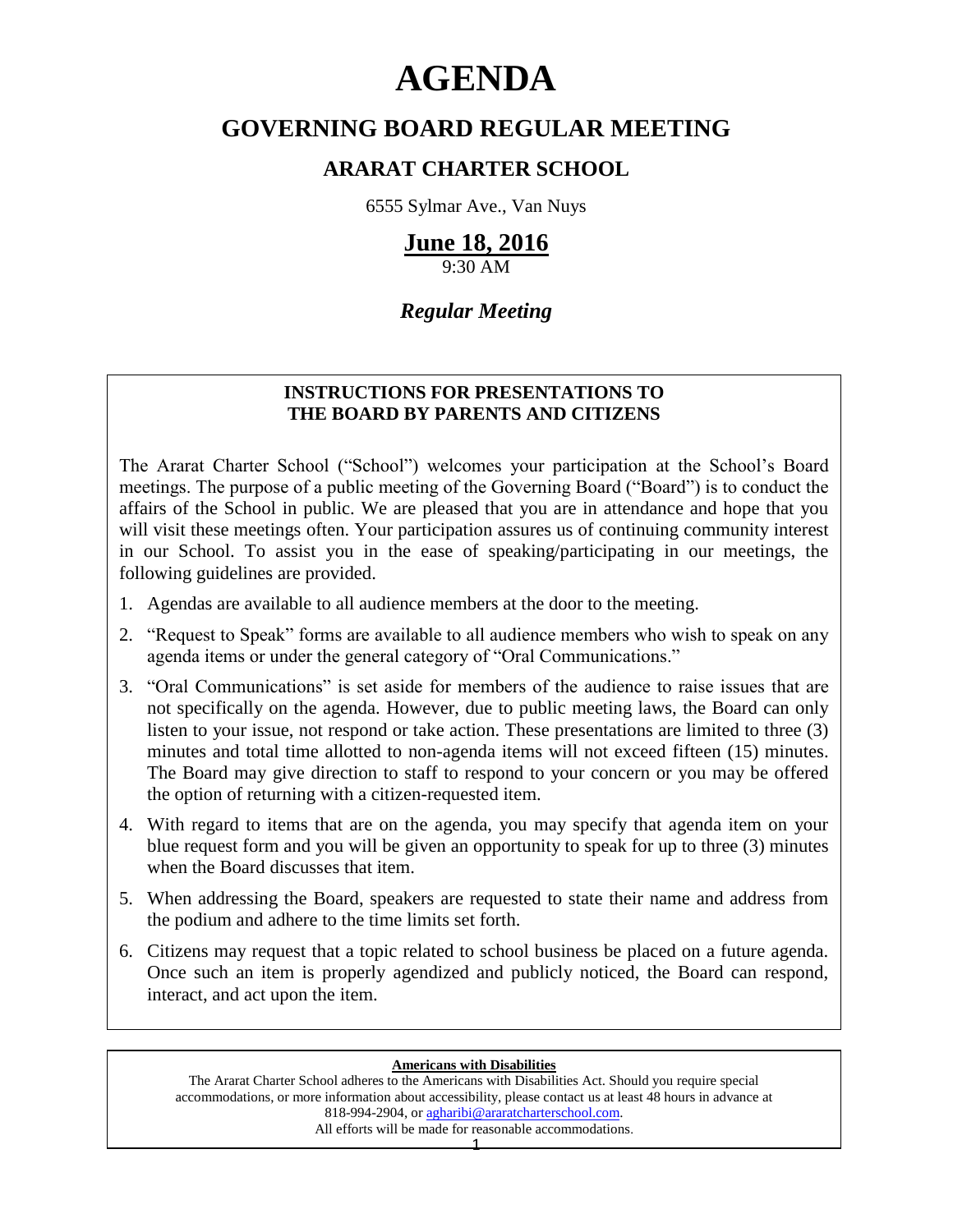#### **I. OPEN SESSION**

## **A. CALL TO ORDER:**

Meeting was called to order by Board Chairperson, Dr. Berjouhi Koukeyan at \_\_\_\_ am.

#### **B. ROLL CALL**

|                      | Present | Absent |
|----------------------|---------|--------|
| Shakeh Avakian       |         |        |
| Marlena Gonzalez     |         |        |
| Lorena Gonzalez      |         |        |
| John Henderson       |         |        |
| Sylva Karayan        |         |        |
| Berjouhi Koukeyan    |         |        |
| Hermine Mahseredjian |         |        |
| Mayra Perez          |         |        |
|                      |         |        |

#### **C. APPROVAL OF MINUTES OF BOARD MEETING OF MAY 21, 2016**

Moved by: Seconded by: Vote:

# **II. COMMUNICATIONS**

#### **A. ORAL COMMUNICATIONS:**

*Non-agenda items: no individual presentation shall be for more than three (3) minutes and the total time for this purpose shall not exceed fifteen (15) minutes. Ordinarily, Board members will not respond to presentations and no action can be taken. However, the Board may give direction to staff following a presentation.*

# **B. FOR INFORMATION: CHAIRPERSON'S REPORT**. (Attachment)

- **1. Update Regarding the Leasing/Purchasing and Financing of a Facility**
- **2. Diversity Plan Update**
- **3. Update on Local Control and Accountability Plan (LCAP)**
- **4. Update on Year End program assessments Staff/Parents**

#### **C. FOR INFORMATION: PRINCIPAL'S REPORT.** (Attachment)

*This is a presentation of information that has occurred since the previous Board meeting. (Per attached report)*

- **1. Update on Calendar of Events**
- **2. Update on School Activities**
- **3. Update on Local Control and Accountability Plan (LCAP)**
- **4. Update on Enrollment**
- **5. Update on School Staff Openings**

#### **D. FOR INFORMATION: FINANCIAL REPORT**

*This is an update from what has transpired since the last board meeting.*

**1. Budget to Date Update from Edtec**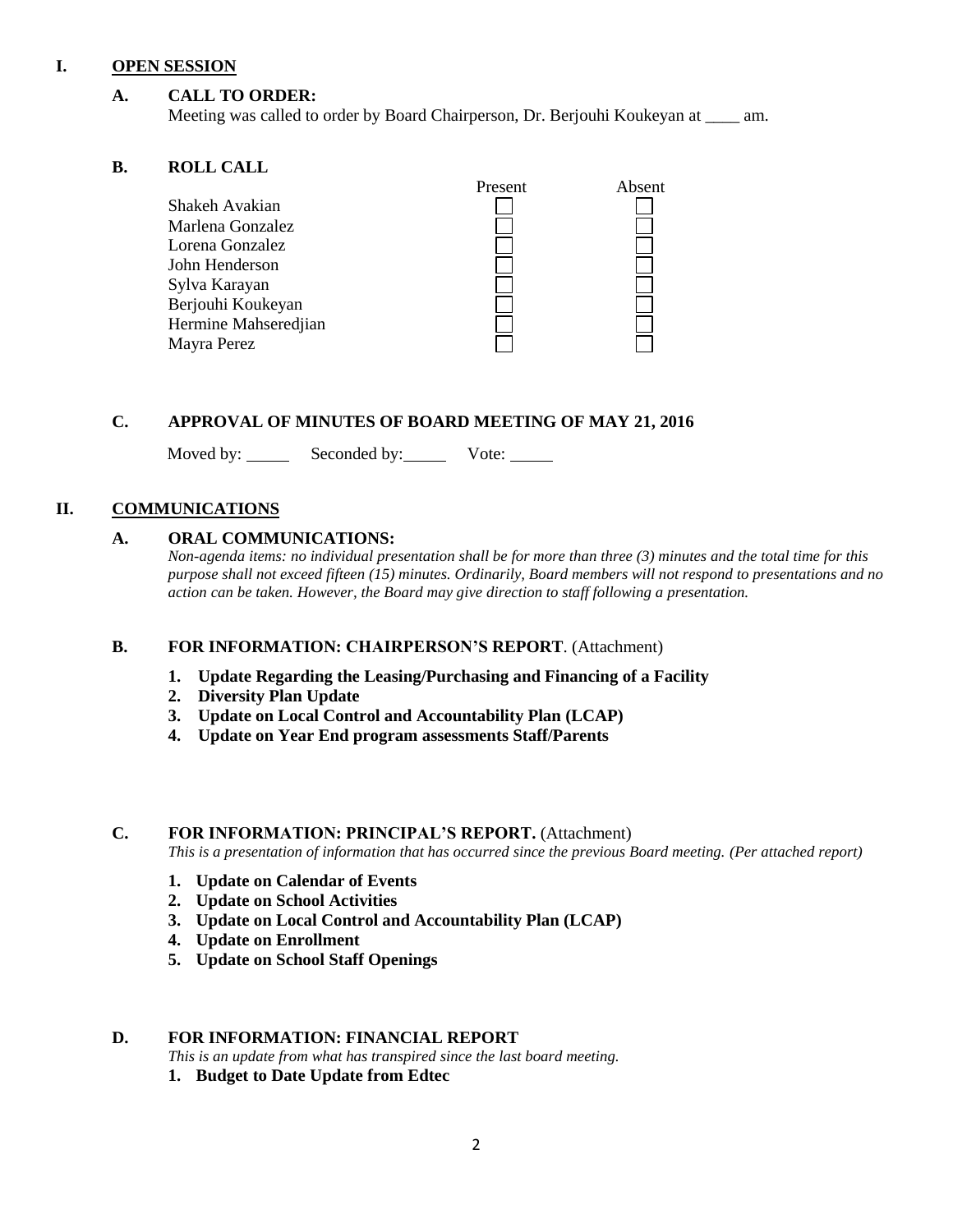# **III. CONSENT AGENDA ITEMS**

*All matters listed under the consent agenda are considered by the Board to be routine and will be approved/enacted by the Board in one motion in the form listed below. Unless specifically requested by a Board member for further discussion or removed from the agenda, there will be no discussion of these items prior to the Board votes on them. The Principal recommends approval of all consent agenda items.*

# **IV. ACTION ITEMS**

# **A. Approval is Requested for a 3yr Local Control and Accountability Plan (LCAP) Recommend approval**

 Motion by: Seconded by: Vote:

# **B. Approval is Requested for 2016-2017 Budget Recommend approval**

 Motion by: Seconded by: Vote:

# **C. Approval is Requested for Consolidated Application (ConApp) 16-17 Recommend approval**

 Motion by: Seconded by: Vote:

# **V. INFORMATION ITEMS**/**POSSIBLE ACTION:**

- **A. Update for Special Education 2016-2017; RSP teacher, BII**
- **B. Update on SELPA Options**
- **C. Update on Renewal of Custodial Services**
- **D. Association Update**

# **VI. CLOSED SESSION**

*Adjourned to Closed Session at\_\_\_\_\_\_\_\_\_\_\_\_ to consider and/or take action upon any of the following items:*

#### **Public Employee Employment (G.C. 54957)** Title:

- **Certificated Employment contracts, 2016-17**
- **Classified Employment contracts, 2016-17**

#### **Conference with Legal Counsel: Anticipated Litigation**

Possible litigation pursuant to (2) or (3) of subdivision (d) of section 5495956.9: two cases

# **VII. PUBLIC SESSION – REPORT OUT OF CLOSED SESSION**

The Governing Board will report out any action taken in closed session, if any.